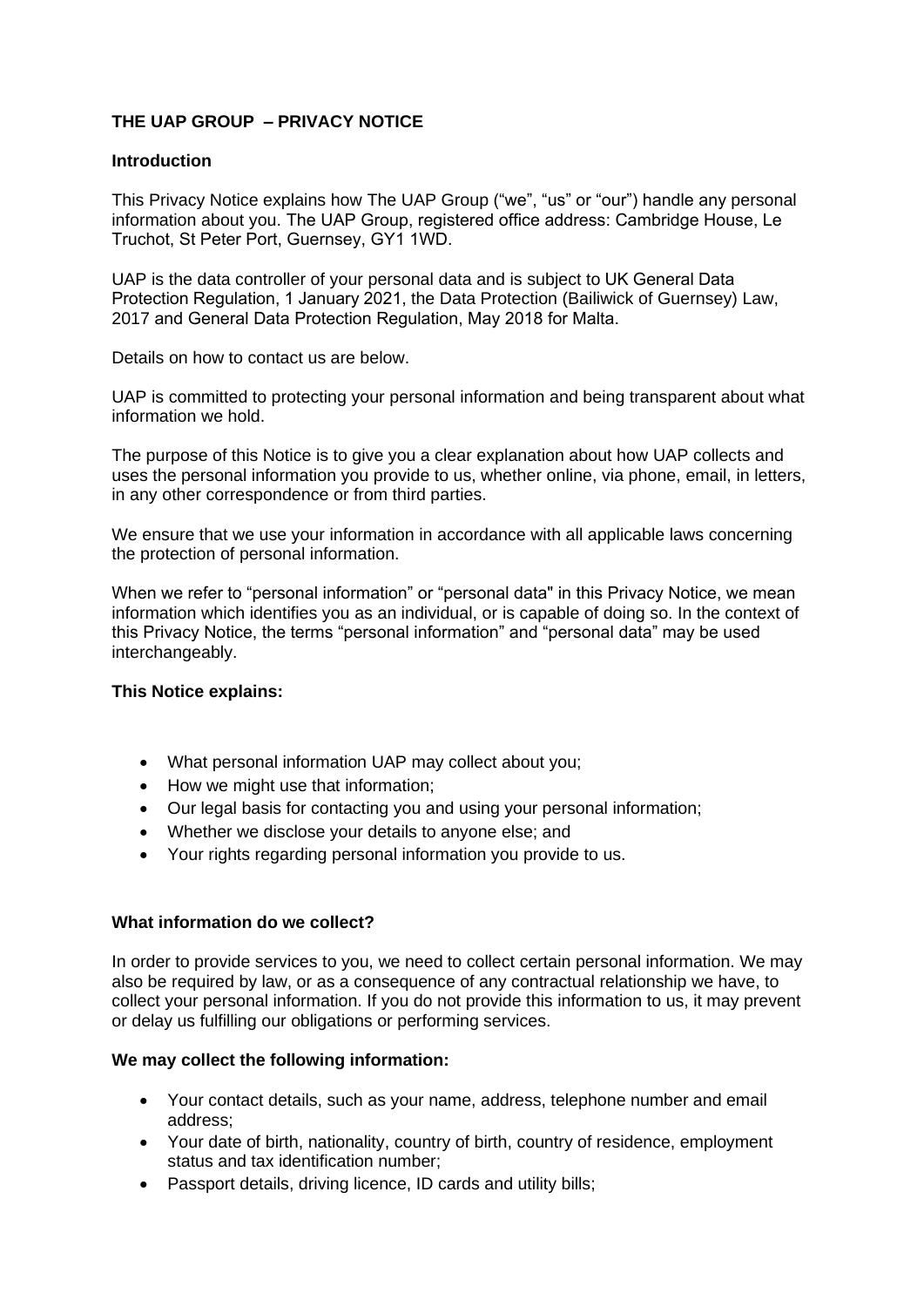- Details of the services you request from us;
- Any records held by financial crime prevention agencies, on the Electoral Register and by providers of utility services; and
- Details of your employment status, income and source of wealth.

In some cases, you are not obliged to provide any personal data to us, but if you have requested information or a service from us, we will not be able to provide it without certain information, such as your contact details.

Before we can begin providing you with our services, we may need to obtain certain information about you, so that we can verify your identity in order for us to meet our obligations under the Anti Money Laundering and Counter-Terrorism Financing requirements and any other applicable legislation and for the purposes of crime prevention and fraud prevention in th relevant jurisdictions. You are obliged to provide this information and if you do not provide it, we will be unable to provide you with our services.

We may also collect and process information about your interactions with us, including details about our contacts with you for example through email on the phone or in person (such as the date, time, and method of contact). Please note phone calls are recorded. Skype, WhatsApp and other forms of mobile communication are not classed as data, unless expressly requested to be, or, at our discretion, reproduced in a reportable format such as email or File Note.

We do not normally ask you for any personal data which would fall into certain special categories (also known as 'sensitive personal data'), which include information revealing an individual's racial or ethnic origin, political opinions, religious or philosophical beliefs, or trade union membership, and genetic data, biometric data, data concerning health or data concerning an individual's sex life or sexual orientation.

However, as part of our supply of our services to you, you may voluntarily provide us with sensitive personal data. We will only process this data when we have your consent or we are otherwise allowed to by law. We would only collect sensitive personal data if there is a clear reason for doing so.

# **Why do we collect this information?**

When we use your personal information the law says we have to be able to show that we have a lawful ground for doing so. Lawful grounds can include:

- When we have a legal obligation;
- When it is necessary to carry out a contract with you or to take steps to enter into a contract with you; or
- When it is in our legitimate interest.

When we process personal information on the basis that it is in our legitimate interests to do so we will have undertaken an assessment to ensure our processing is transparent, proportionate and does not unfairly prejudice your interests.

By providing personal data you consent to our processing of said data to the extent that we have lawful grounds to do so.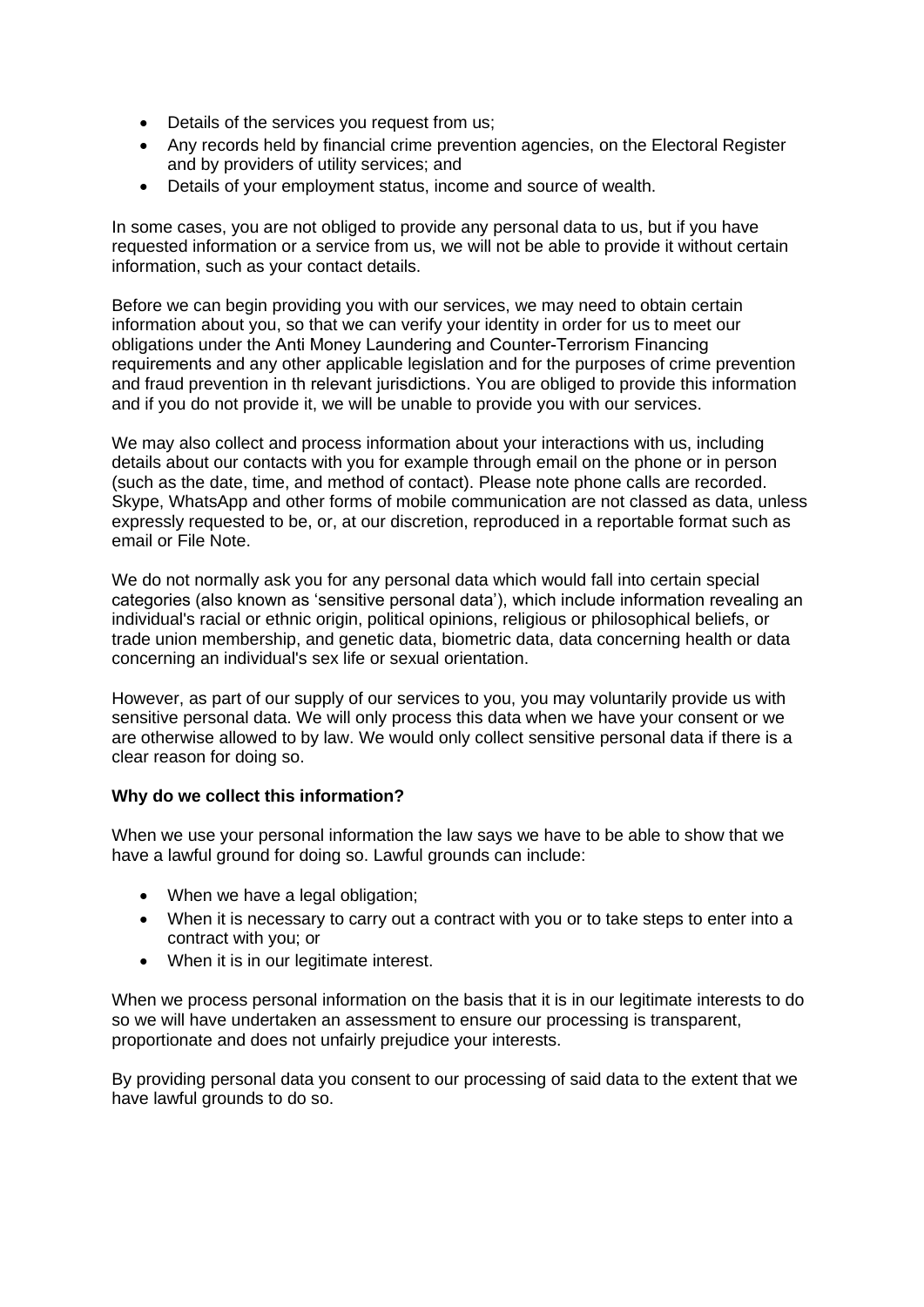# **We use information held about you in the following ways:**

- To process your application to use our services;
- To undertake checks such as identification verification checks with fraud prevention agencies to enable us to comply with our anti-money laundering obligations and for the purposes of crime prevention and fraud prevention;
- To comply with our obligations arising from any contracts entered into between you and us and to provide you with the information, products and services that you request from us;
- To help protect your information and prevent unauthorised access to it;
- To deal with any queries, complaints or problems reported by you;
- To provide additional requested services:
- If required to do so by law and to the extent necessary for the proper operation of our systems, to protect us/our clients, or for the enforcement of any agreement between you and us;
- To notify you of changes to our services; and
- To help improve the services we provide to you.

Unless otherwise stated in this Privacy Notice, the legal basis for our use of your personal data will be that this information is required to be processed on the lawful grounds described above.

# **Financial Crime Prevention Checks**

As part of our application process we will carry out automated checks using your personal data, such as your name, postal address, date of birth, telephone numbers and employment status. These checks include identification verification checks and financial crime checks and involve us obtaining information from financial crime prevention agencies and any records held by financial crime prevention agencies and providers of utility services.

We need to carry out these checks in order to meet our obligations under any applicable legislation. The information obtained from these checks is used by us to determine if we can accept you as a client, whether further information is required or the application is rejected, based on factors such as whether we have been able to verify your identity.

We may make periodic searches with financial crime prevention agencies during the course of our relationship with you to verify the information we hold remains correct and that there has been no change in your status (for example when you are a politically exposed person or if you have been subject to a financial sanction). We and other organisations (who may be from other countries) may use and access the information recorded by financial crime prevention agencies.

To prevent or detect financial crime or to assist in verifying your identity we may make searches at financial crime prevention agencies. We may also provide information to financial and other organisations involved in financial crime prevention to protect ourselves and our clients from theft and/or financial crime. If false or inaccurate information is provided and financial crime is identified or reasonably suspected, details will be passed to financial crime prevention agencies who will record this. This information may also be accessed by law enforcement agencies. This information may be used by us, other Group companies and other organisations to prevent financial crime and money laundering, for example, when processing applications for services or for debt recovery.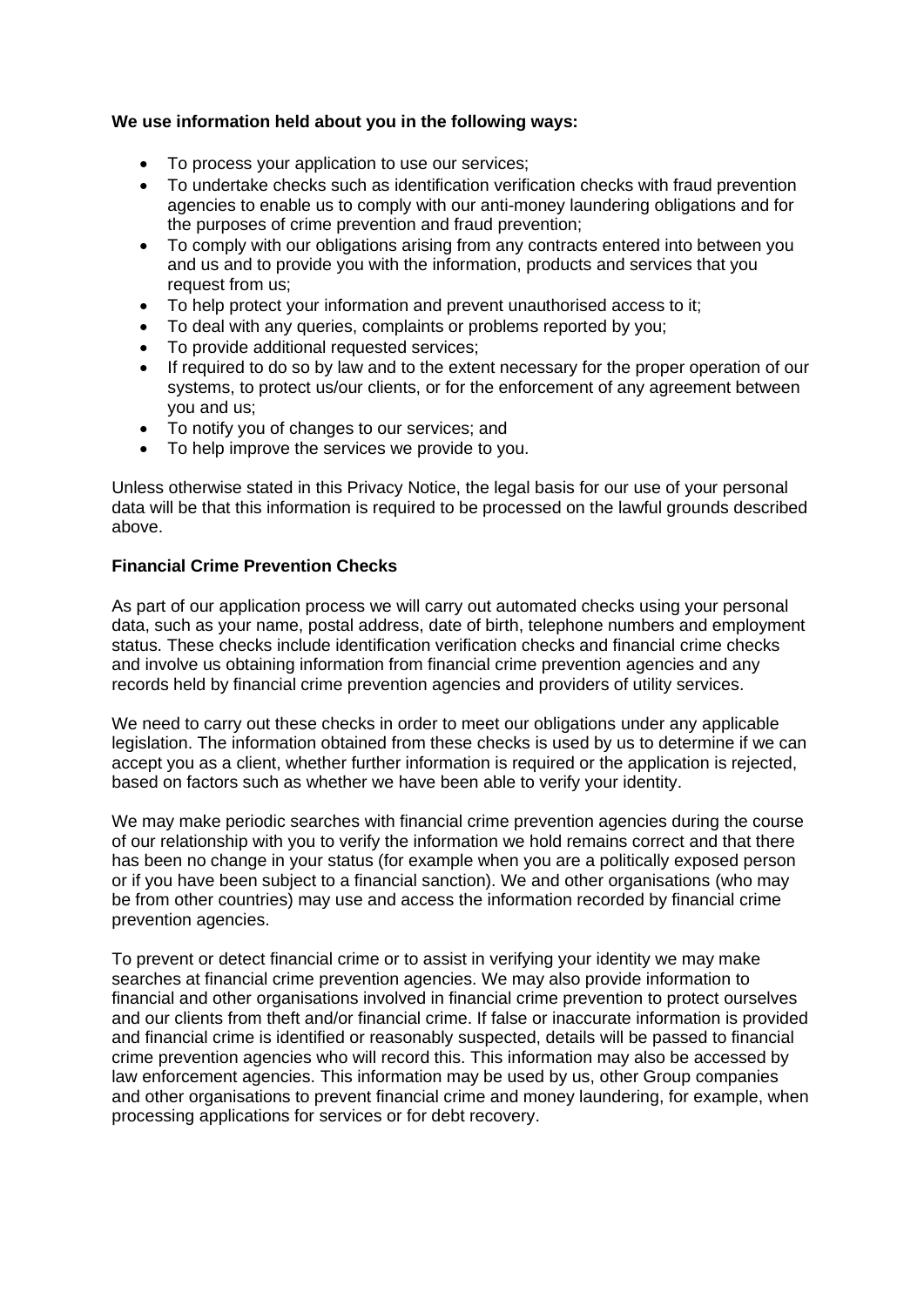# **When do we collect personal information?**

We may collect personal information about you when you:

- Ask about our services:
- Register with us for information;
- Use our services;
- Sign up for publications or newsletters;
- Telephone, write, contact us online, or otherwise provide us with your personal information.

We may collect information about you directly whenever you interact with us. We may also receive information about you when you interact with third parties with whom we work. We may supplement what we know about you with information that is available to the public. Generally, our processing of your personal information as described in this Notice is allowed by applicable data privacy laws because we have a legitimate need to carry out the processing for the purposes described above.

Some processing may also be necessary so that we can perform a contract with you or because it is required by law. We will only use your information to send you marketing communications with your consent, and you can always opt out of receipt of marketing communications at any time.

# **How do we protect your personal information?**

We take appropriate physical, electronic and managerial measures to ensure that we keep your information secure, accurate and up to date, and that we only keep it as long as is reasonable and necessary.

Although we use appropriate security measures once we have received your personal information, the transmission of information over the internet is never completely secure. We do our best to protect personal information, but we cannot guarantee the security of information transmitted to us, so any transmission is at the user's own risk.

# **Sharing your personal information**

We make all reasonable efforts to keep your details secure. We will only share them with suppliers or professionals working on our behalf, or on a need to know basis for legal reasons. We carefully select suppliers and professionals and will only share information with them if we have confirmation that they will protect it, and we have an agreement in place with them that assures this.

We will only ever share your details with other organisations to use for their own purposes if:

- We are required to by law or by a regulator;
- We deem it necessary and appropriate to respond to a legitimate request of assistance from law enforcement agencies;
- We are seeking legal or financial advice e.g. in connection with litigation or suspected fraud;
- We deem it necessary for the provision of services that we are engaged to provide to you;
- Where appropriate, to enforce the rights of UAP and its employees; or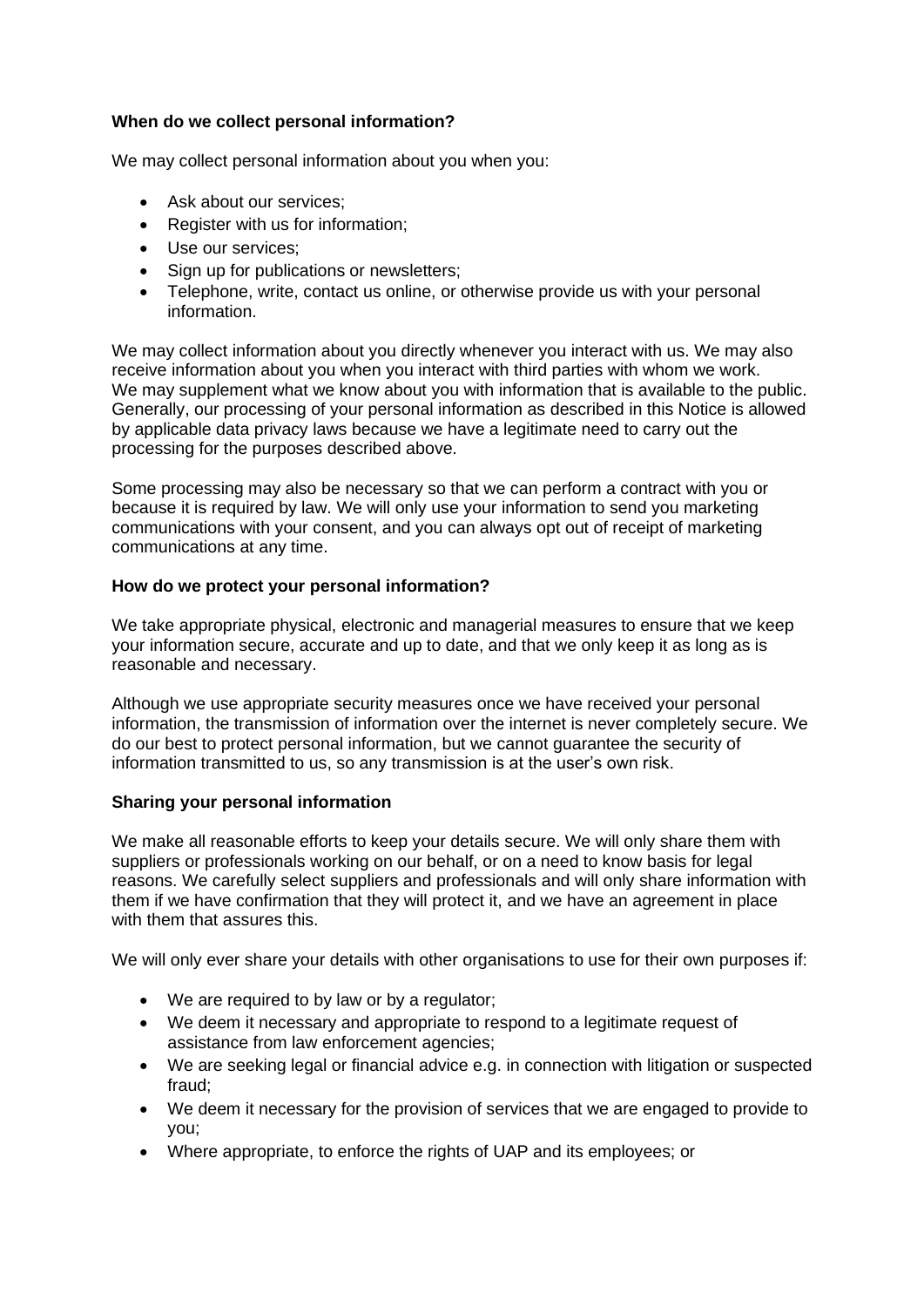• Requested by our underwriters so that we can maintain appropriate insurance coverage.

We will not, under any circumstances, share with or sell your personal information to any third party for marketing purposes, and you will not receive offers from other companies or organisations as a result of giving your details to us.

We may also share your personal information where you ask us to do so.

## **Where personal information is stored?**

Your personal information may be transferred to and stored in, countries which have less strict, or no data protection laws, when compared to those in force in member states of the European Union. In these cases, we will take appropriate steps to ensure that adequate safeguards are in place to protect your personal information and to make sure it is treated securely. You can contact us for information of the applicable safeguards.

We store our data in line with our Data Protection Policy, using secure physical safeguards (e.g. in locked filing cabinets in lockable offices) and secure IT systems, (e.g. password protected computers and systems). Hard copy data is held by us in the relevant jurisdiction where the client relationship is held.

### **How long we will keep your personal information?**

The length of time we will retain your information will depend on how long our relationship lasts. We will retain your personal information whilst you have a relationship with us or whilst you hold a product with us. We will retain the information for up to 7 years after your relationship ends to allow us to respond to any questions or complaints, to maintain evidence we have treated you fairly and to maintain an effective records management approach.

We may also keep the information for longer than 7 years after our relationship ends, where necessary for legal or regulatory requirements or where the information is required in connection with any ongoing or outstanding claims or legal action. Where your information is no longer required, we will ensure it is disposed of in a secure manner or if we can't delete the information for technical reasons (in which case we will take appropriate measures to protect the information from further processing or use and will only process for those purposes).

### **Your rights and choices**

Notwithstanding anything set out in this Privacy Notice, you have the right:

- To ask us not to process your personal data for marketing purposes;
- To access personal data held about you and to obtain a copy of it;
- To prevent any processing of personal data that is causing or is likely to cause unwarranted and substantial damage or distress to you or another individual;
- To request the rectification or completion of personal data which are inaccurate or incomplete;
- To require us to erase your personal data;
- To require us to restrict our data processing activities (and, where our processing is based on your consent, you may withdraw that consent, without affecting the lawfulness of our processing based on consent before its withdrawal);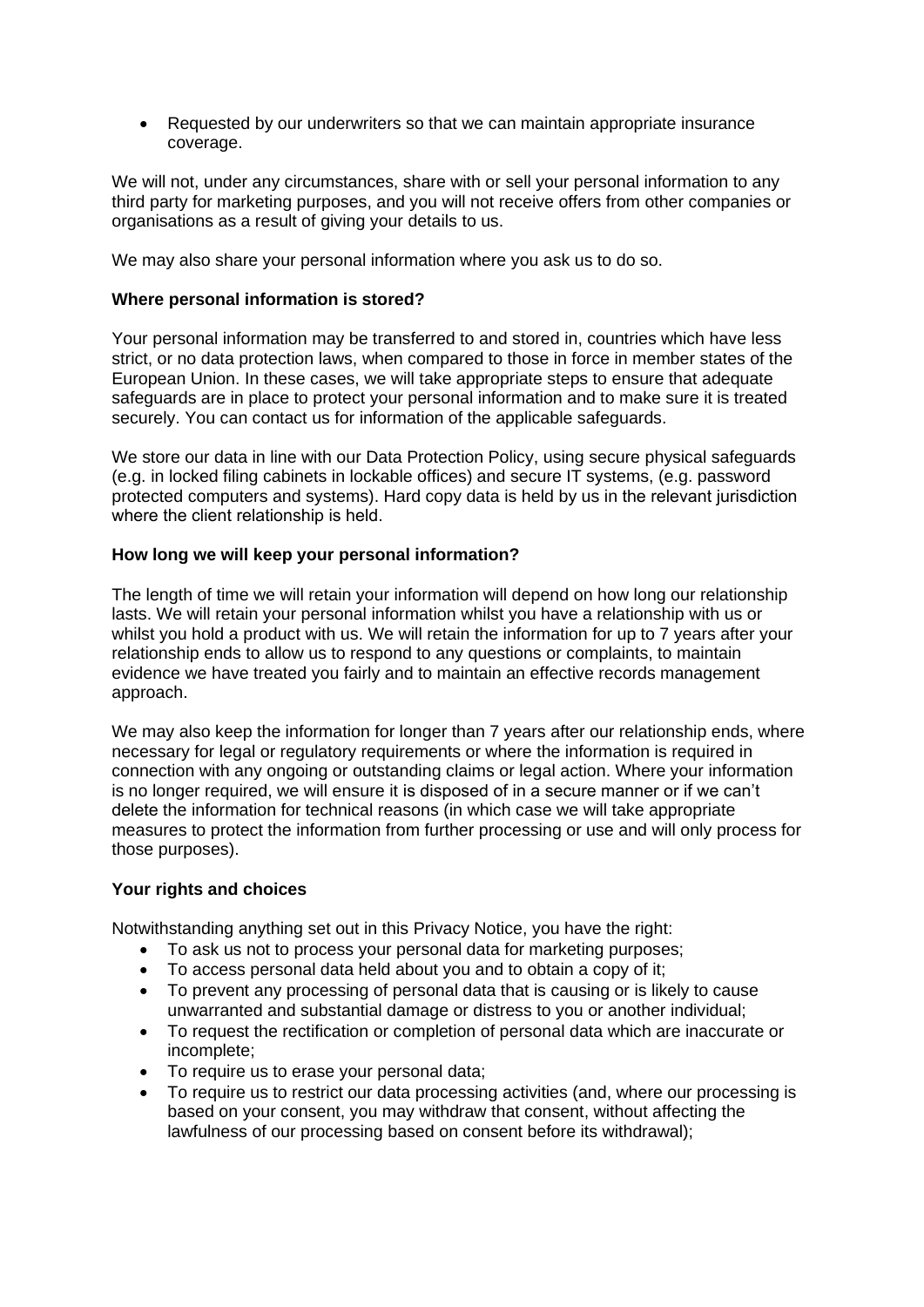- To receive from us the personal data we hold about you which you have provided to us, in a reasonable format specified by you, including for the purpose of you transmitting that personal data to another data controller; and
- To object, on grounds relating to your particular situation, to any of our particular processing activities where you feel this has a disproportionate impact on your rights.

When you contact us to exercise any of the rights above, we may ask you to provide some additional information in order to verify your identity, such as your name, your address and proof of identity by completing our Data Subject Access Request Form.

We will comply with our legal obligations in relation to such requests, but please be aware that we may not be able to supply some information for legal reasons, for example if there is ongoing litigation or a reasonable prospect of law enforcement action.

Should you wish to exercise the above rights, please provide as much information as possible about the nature of your contact with us, to help us locate your records, and details of in what ways you have had contact with us on our Data Subject Access Request Form.

We will request confirmation of your identity before we release the information if we reasonably believe this is necessary to safeguard the personal information. In certain situations, we may also charge a small fee or refuse should the request be manifestly unfounded, frivolous, vexatious, unnecessarily repetitive or otherwise excessive.

Please note that the above rights are not absolute, and we may be entitled to refuse requests where exceptions apply.

If you have given your consent and you wish to withdraw it, please contact us using the contact details set out below. Please note that where our processing of your personal data relies on your consent and where you then withdraw that consent, we may not be able to provide all or some aspects of our services to you and/or it may affect the provision of those services.

If you have concerns about the way in which we have handled your personal information, we ask that you contact us in the first instance by post or email (to the addresses below).

If you are still dissatisfied, you have the right to complain to the Office of the Data Protection Commissioner which oversees the protection of personal data in Guernsey.

Alternatively, you may choose to contact the Office of the Data Protection Commissioner directly about your complaint, regardless of whether you have raised it with us first.

### **Changes to this Privacy Notice**

We may update the terms of this Notice at any time, so please do check it from time to time. We will notify you about significant changes in the way we treat personal information by sending a notice to the primary email address you have provided to us, by placing a prominent notice on our website, and through arrangements in our face-to-face services. By continuing to use our website or services, you will be deemed to have accepted such changes.

# **Contact details**

If you would like to lodge a complaint or exercise any of your rights set out above, you can contact us at: